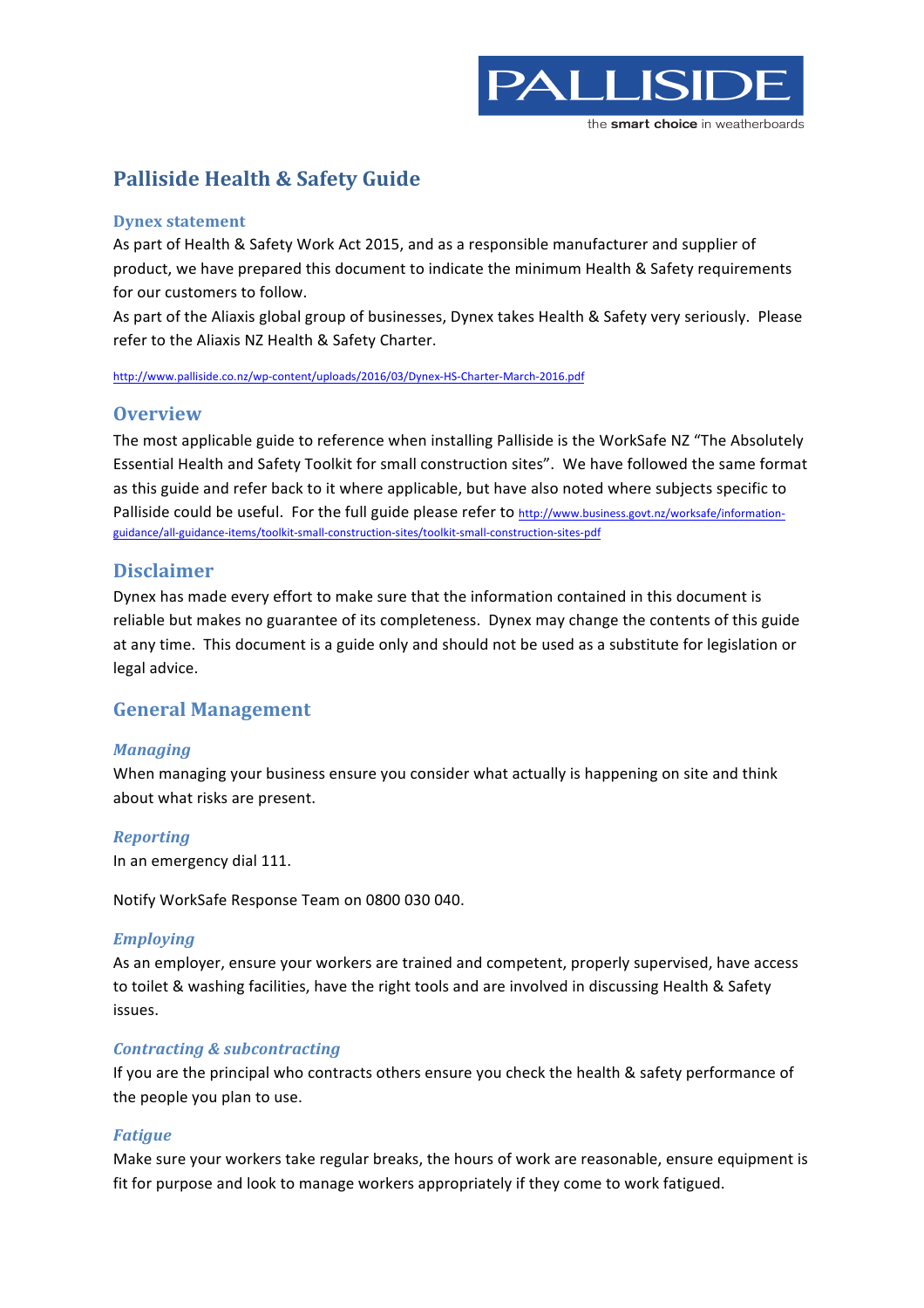

# **Site & Services**

### **Safer Sites**

As a minimum requirement we expect all sites to have an adequate Health & Safety System.

#### *Access*

Make certain access routes are clear & signposted, the lighting is good enough, the site is tidy and materials are stored safely.

### *Amenities*

Make sure there are suitable first aid kits on site.

Ensure there are suitable toilets and washing areas.

### *Electricity*

Identify existing services on site, underground or overhead.

Confirm all connections to the system are suitable and are in good condition.

# **Protecting the public**

Ensure you have fenced off all work and protected the public from falling materials. Make sure there is a clear sign indicating what danger is present.

### *Working at height*

Make certain the appropriate, fit-for-purpose means to prevent workers from falling from height is in use.

Ensure you have planned the work and identified suitable precautions to make sure work can be carried out.

Consider the weather and be certain that you are gaining access to height using the safest means possible.

#### *Scaffolds*

Ensure the scaffolding is appropriate for the work and load being carried.

Confirm that the scaffold has been properly maintained, inspected and recorded.

#### *Ladders*

Use ladders as a last resort!

Make sure the ladder is secured properly and in the correct position.

#### *Roofwork*

Ensure edge protection is in place and the workers are appropriately trained.

# **Moving Materials**

#### *Opening packs*

Take care when opening packs as the boards are wrapped tightly in a thick protective sleeve, so be careful when cutting into the packaging.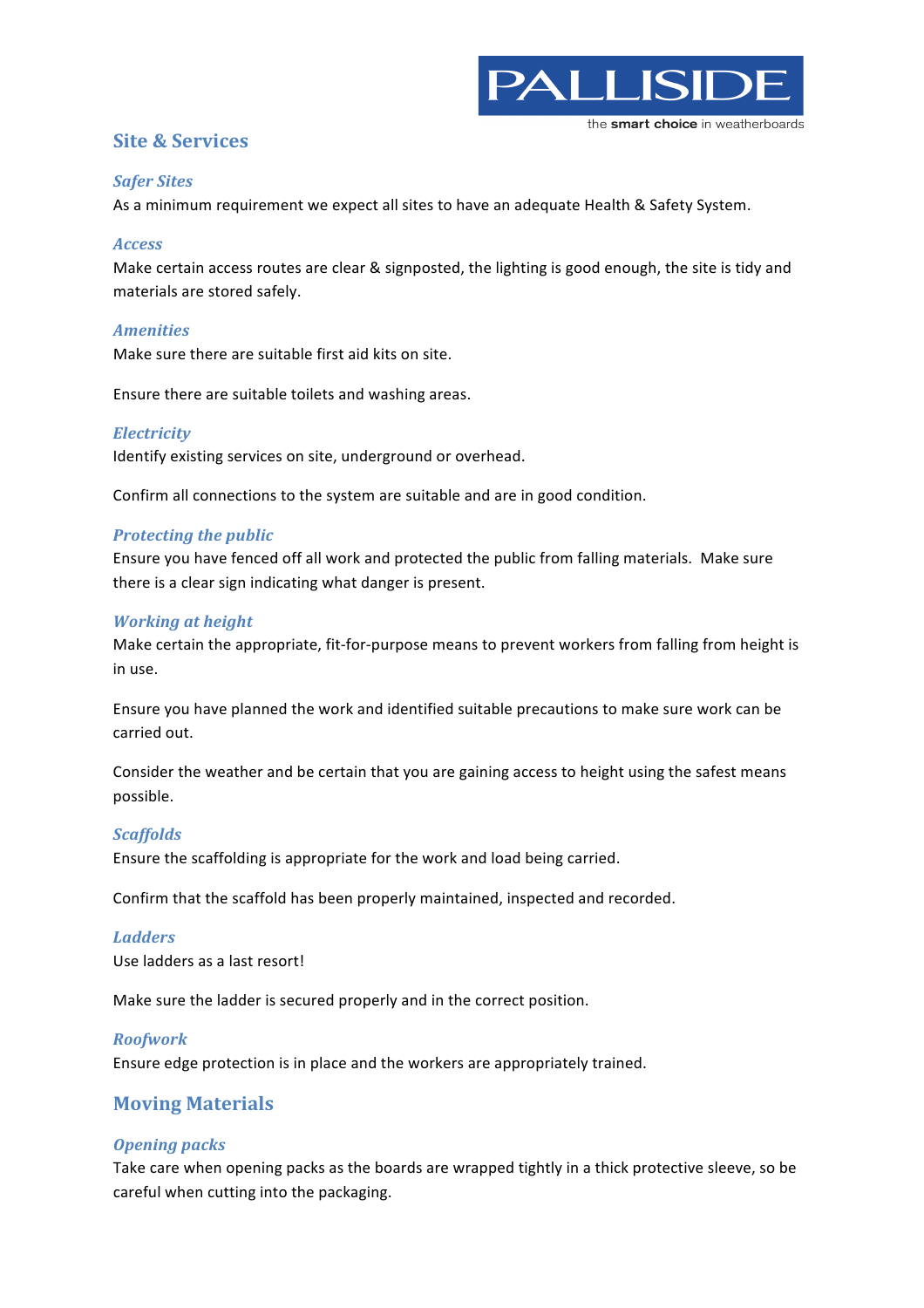

Make sure people been trained on how to lift correctly.

Please note a pack of 4 Palliside boards weighs over 25kgs, so a 2 man lift is required.

Beware of any awkward movements, straining or twisting while moving long lengths of Palliside.

#### *Loading&&&Unloading*

Check that the load hasn't moved in transit.

Ensure you have planned your method of unloading, and that your lift equipment has the current certificates.!

#### *Freight to site*

Please ensure that the freight carrier is aware of the size and weight of the Palliside packs. A full crate (48 boards) of 6.3m Palliside will weigh approx. 400 kgs. Please make sure the carrier is using appropriate unloading techniques and that the unloading area for the packs is level and large enough to facilitate such a large pack.

#### **On site storage**

Refer to our storage guide in the technical manual, section 1.1. <http://www.palliside.co.nz/wp-content/uploads/2015/07/Palliside-Handling-Surplus-Materials.pdf>

#### *Excavations*

Ensure there are barriers or other protection to stop people & vehicles from falling in.

Make certain the excavation is inspected regularly by a competent person and recorded.

# **Working with Vehicles & Machinery**

#### *Traffic&&vehicles&*

Make certain that vehicles & pedestrians are kept apart.

Ensure vehicles & plant is properly maintained.

Ascertain that all drivers received proper training.

#### *Tools&&&Machinery*

Ensure the right tools or machinery is being used for the job.

Make sure all guards are secured and in good repair.

Confirm all tools are maintained and all operators trained and competent.

Please refer to our installation guide for a list of the correct tools (section 1.4) to use while working with Palliside. http://www.palliside.co.nz/wp-content/uploads/sites/34/docs/Palliside\_DrainedCavity\_web-2015.pdf